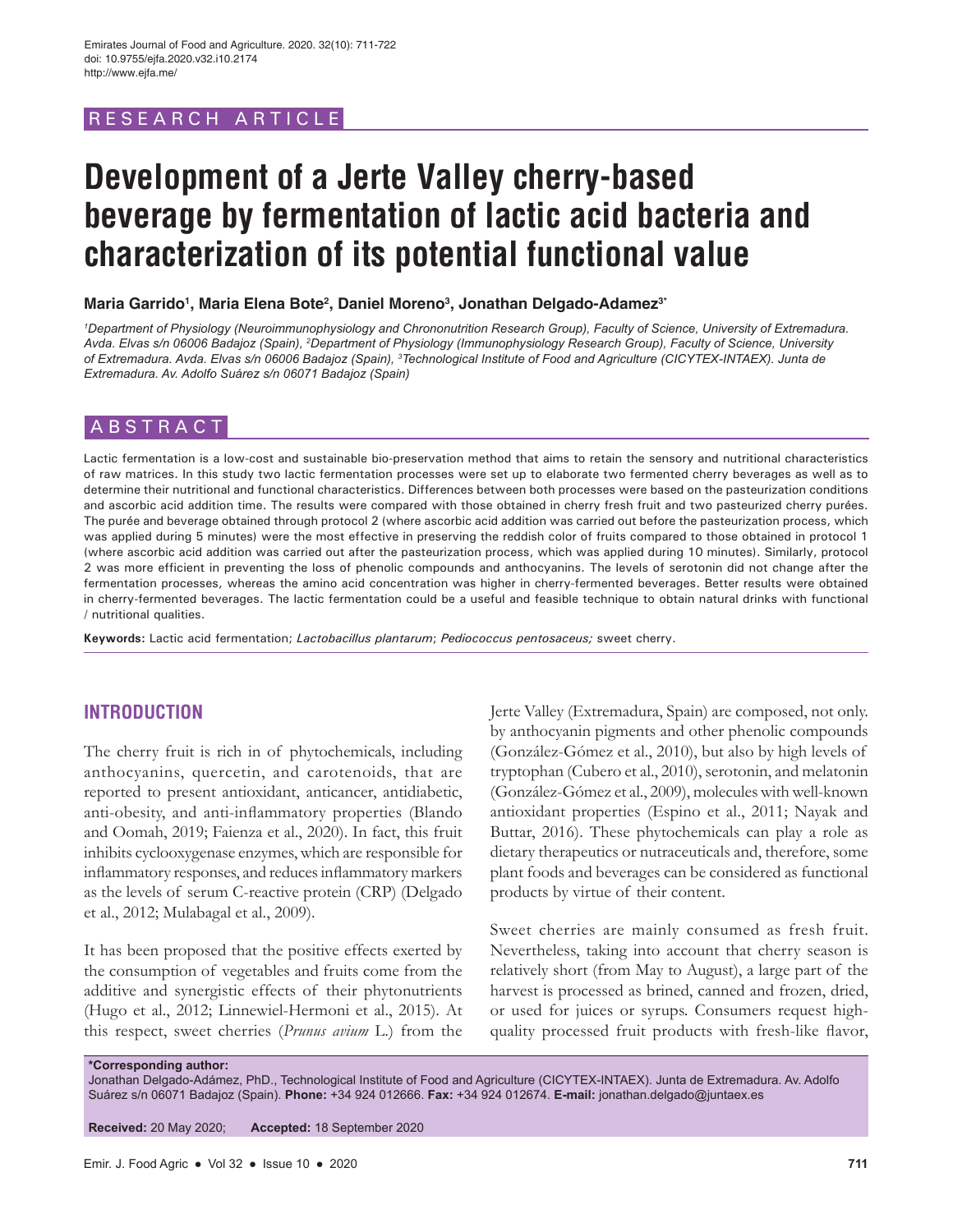microbiologically safe and free from additives. Consequently, they greatly appreciate the fresh appearance of minimally processed food. Traditionally, thermal pasteurization has been used to inactivate microorganisms and enzymes and extend the shelf-life of these products. However, the applied heat can cause undesirable consequences in terms of reducing the sensory and nutritional properties of processed food (Patras et al., 2010). Lactic fermentation is a low-cost and sustainable bio-preservation method that aims to retain the sensory and nutritional characteristics of raw matrices and extend shelf life under safe conditions (Di Cagno et al., 2009; Liao et al., 2016). Vegetable juices can be fermented by three different processes: spontaneous fermentation by natural microflora; fermentation by starter cultures that are added into raw matrices; and fermentation of mild heat-treated vegetables by starter cultures. As far as hygiene and safety are concerned, the use of starter cultures is recommended as it would lead to a rapid inhibition of spoilage and pathogenic bacteria and to preserve the consistent sensory and nutritional quality of processed fruit (Torres et al., 2020). It has been shown that the use of selected autochthonous lactic acid bacteria as starters culture guaranteed the prolonged shelf-life of vegetables and fruits which also maintained agreeable nutritional, rheology and sensory properties (Di Cagno et al., 2009, 2011; Yang et al., 2018). Furthermore, lactic acid bacteria as *Lactobacillus* and their fermented products are effective at improving innate and adaptive immunity, preserving gastric mucosal, alleviating allergies, and putting up defense against intestinal infection (Tsai et al., 2012). Importantly, the biodiversity of lactic acid bacteria of sweet cherry fruits is composed of *Lactobacillus plantarum*, which is one of the species most frequently found or used to ferment vegetables and fruits (Di Cagno et al., 2009, 2011), *Pediococcus acidilactici*, *Pediococcus pentosaceus* and *Leuconostoc mesenteroides* subsp. *mesenteroides* (Di Cagno et al., 2011).

Based on this background, the aim of the present study was to set up two lactic fermentation processes, particularly by starter cultures, to elaborate two fermented cherry beverages as well as to determine their nutritional and functional characteristics. Likewise, the results are compared with those obtained in cherry fresh fruit and two pasteurized cherry purées.

# **MATERIAL AND METHODS**

#### **Plant material**

Sweet cherry fruit cv. 'Sweatheart' was obtained from Jerte Valley (Extremadura, Spain) local farmers in 2018. The fruit was harvested at the commercial ripening stage and was transported in refrigerated containers to Technological Agri-Food Institute (CICYTEX-Intaex), where cherries were also preserved at 4 ºC. Upon arrival, non-damaged cherries were selected according to approximate uniform size and weight. Roughly 40-50 ripe cherries were selected to analyze fruit quality parameters. The fresh fruit analysis and the elaboration and analysis of cherry purées and fermented-cherry beverages were developed within seven days; otherwise, fruit, purées and beverages were stored at -40 ºC until their analysis.

## **Bacterial strains and conditions**

Two strains of lactic acid bacteria, namely *P. pentosaceus* and *L. plantarum*, were acquired from the Spanish Type Culture Collection (CECT), cultured in MRS broth (Merck 110660) and incubated at 30 ºC for 24 h. The cells were harvested by centrifugation at  $10,000 \times g$  for 10 min at 4 °C and washed twice with sterile phosphate buffer (0.05 M, pH 7.0). Finally, cells were resuspended in sterile distilled water to evaluate a final optical density of 620 nm (OD620) of 2.5 (final cell number corresponding to approximately 9.0 log cfu mL-1).

#### **Fermented cherry-based beverages manufacture**

Two protocols with slight differences were carried out to obtain two fermented cherry-based beverages (Scheme 1 and Scheme 2). Differences between both processes were based on the pasteurization conditions and ascorbic acid addition time.

## **Color measurements**

Five color determinations were carried out in three batches of the two beverages and the two cherry purées, the result being the mean of each batch. A Konica Minolta Spectrophotometer CM-3500d (Ramsey, N.J., U.S.A.) was used to performance the instrumental color measurements, whereas, transmittance measurements were made using a geometry d/0 (diffuse illumination and 0 º viewing angle) with the primary illuminant D65. Readings were reported in the CIELAB color system: L\* (lightness), a\* (red  $\pm$  green), b\* (yellow  $\pm$  blue). Moreover, two physical parameters were measured,  $C^*_{ab}$  (chroma) and  $h_{ab}$  (hue angle), that are associated with a<sup>\*</sup> and b<sup>\*</sup> according to the following expressions:

$$
C_{ab}^* = [a^{*2} + b^{*2}]^{0.5}
$$
  

$$
h_{ab} = \arctg b^* / a^*
$$

#### **Total polyphenols content**

Phenolic compounds were extracted from 5 g of fresh sample following the method of Lima et al., (2005) with slight modifications. Phenolic content was determined using the Folin–Ciocalteu reagent according to a method previously published (Singleton and Rossi, 1965). The absorbance was measured at 760 nm in a UV-2401 PC Shimadzu spectrophotometer (Scientific Instruments, Inc., Columbia, MD., USA) using gallic acid as standard. Results were expressed as milligram of gallic acid equivalent/100 g sample.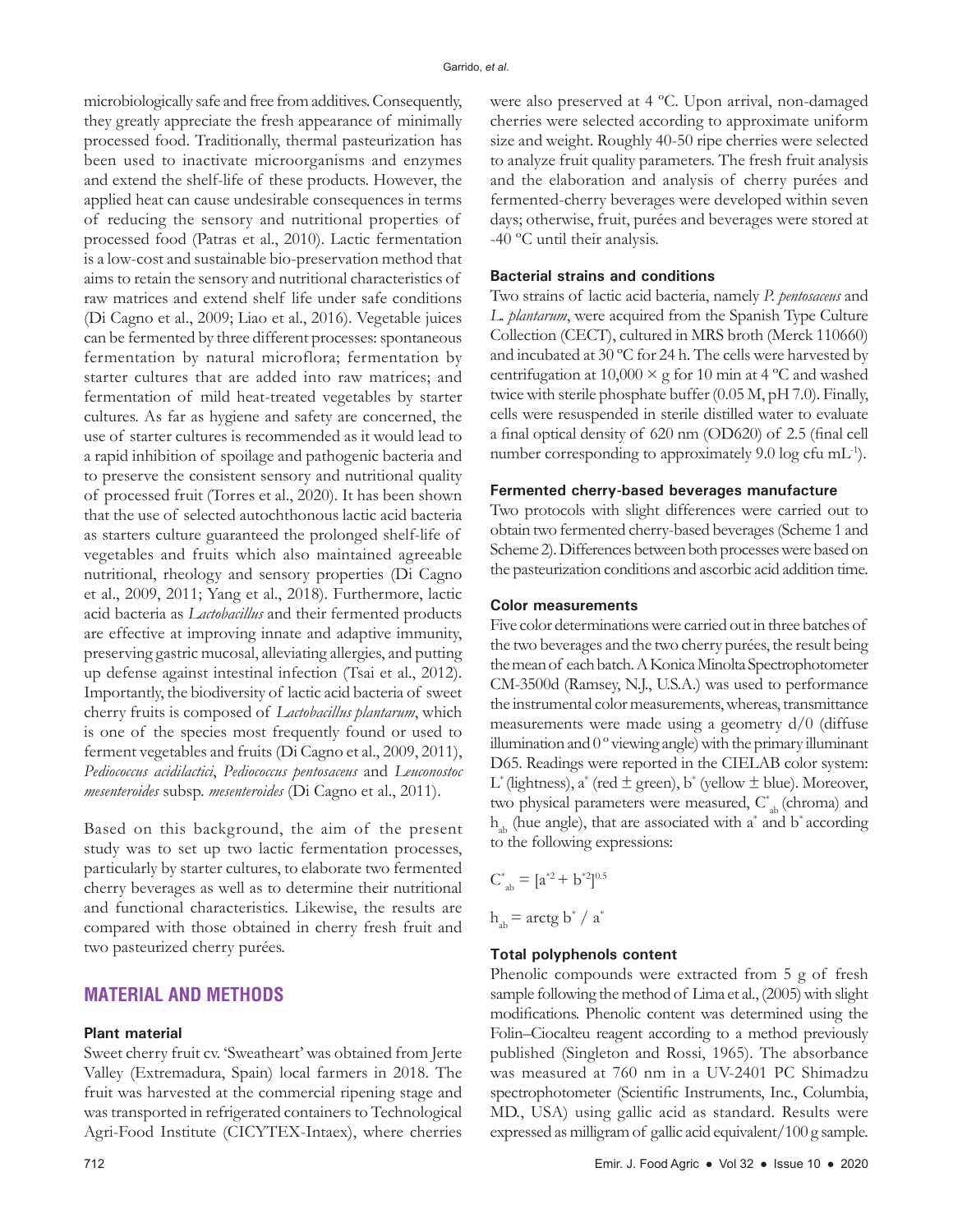Garrido, *et al*.



**Scheme 1.** Protocol for the elaboration of the fermented cherry-based beverage 1.

#### **Quantification of total anthocyanins content**

Anthocyanins were extracted following a method described elsewhere (Bernalte et al., 1999). Briefly, 10 g of macerated cherry purée or cherry beverage were resuspended in 50 mL of methanol solution (0.1% hydrochloric acid) for 24 h at -20 ºC. The absorbance of the resulting extracts was analyzed by measuring the absorbance of the solvent, previously filtered, in a UV-2401PC Shimadzu spectrophotometer (Scientific Instruments, Inc., Columbia, MD., USA) at 520 nm. The total concentration of anthocyanins was calculated from a calibration curve of chloride-cynidin-3-glucoside, and the results were expressed in mg/100 g sample.

#### **Detection and quantification of the indole serotonin**

Serotonin determination was carried out according to the method previously described by González-Gómez et al. (2009) with slight modifications. 2 g of lyophilized fruit, corresponding to 10 g of cherry purée or beverage, were added to 10 mL of phosphate buffer ( $pH = 8$ ). The homogenized samples were centrifugated for 10 min at 4°C at 1,000 rpm and filtered. The filtered samples were rinsed with 5 ml of phosphate buffer (0.05 M,  $pH = 8$ ) and the aqueous phase was isolated. Afterwards, 3 ml of chloroform and 300 mL of KOH (0.1 M) were added and the mixture was shaken for 5 min. Then, the mixture was dried under a nitrogen stream and reconstituted with 200 μL of formic acid (0.45 %) solution. Processed samples were analyzed using a high-performance liquid chromatography system with an electrospray ionization mass spectrometry (HPLC-MS/ESI) - quadrupole detector (Agilent 1100). Separation was achieved on a Xterra C 18 HPLC column (100 mm × 2.1 mm, 3.5 µm; Waters Cromatografia, S.A., Barcelona, Spain), thermostatted at 30°C. Formic acid (0.45%) and acetonitrile were used as mobile phase with the following gradient: starting with 5% of acetonitrile an isocratic elution was applied for 5 min; then, a gradient was installed to obtain 100% of acetonitrile at min 8, and maintained until 16 min. The injected volume was 50 µl.

After peak characterization, serotonin determination was performed by selected ion monitoring (SIM) of the generated ions (m/z 177 for serotonin). Quantitative calculations were conducted with the peak area of serotonin. ACOC software was used for the calibration and statistic calculations, and Agilent ChemStation software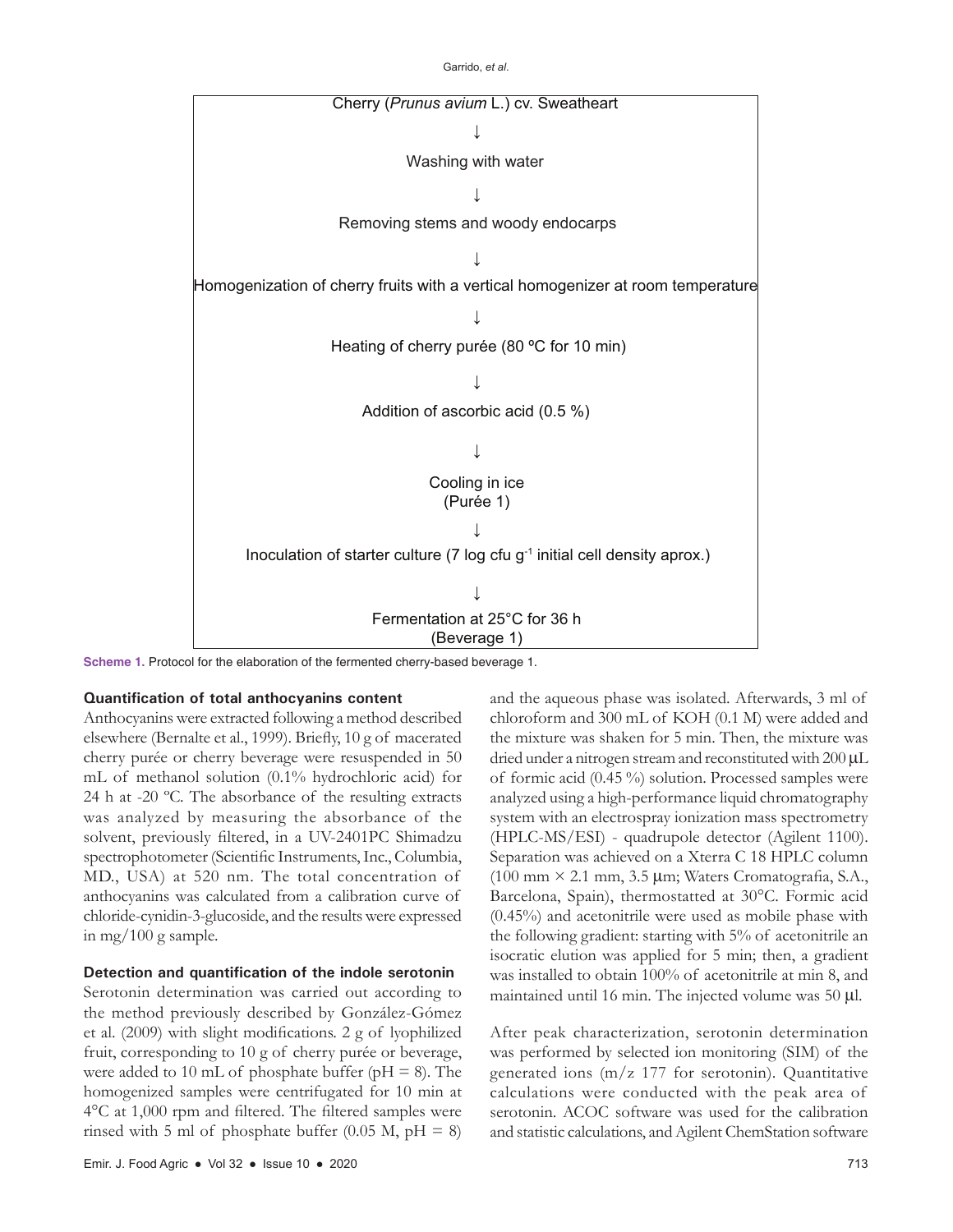Garrido, *et al*.



**Scheme 2.** Protocol for the elaboration of the fermented cherry-based beverage 2.

for data acquisition and peak area integration (González-Gómez et al., 2009).

# **Detection and quantification of amino acids**

The amino acid profile of both cherry purées and fermented-cherry beverages were analyzed according to Valdés et al. (2011). Samples were subjected to a previous process of deproteinization by addition of aqueous solution of sulfosalicylic acid  $5\%$  (v/v) (PA Panreac) kept for 1 h at 4 °C, and centrifuged (14000 rpm, 5 min). The supernatant obtained was filtered through a 0.22-μm-poresize filter (Millex-GV; PVDF, Merck-Millipore, Germany). The separation and quantification of amino acids were performed by ion exchange chromatography (HPLC) using lithium citrate buffers as eluents, at different concentrations (0.2, 0.3, 0.5, 0.9 and 1.65 M) followed by post-column detection performed by the ninhydrin reaction of the amino groups to form colored derivatives using a Biochrom 30 series amino acid analyzer (Biochrom Ltd., Cambridge Science Park, England). The amino acid-ninhydrin complex was detected spectrophotometrically at 440 nm for proline and hydroxyproline and 570 nm for the rest of the amino acids.

The calibration standard was prepared using the amino acid standard solutions 'Acidics and Neutrals' (Sigma A6407) and 'Basics' (Sigma A6282) in which were added the required additional amino acids. EZ Chrom Elite Software was used to data analysis.

# **Trolox equivalent antioxidant capacity (TEAC)**

Antioxidant activity was evaluated according to a method previously published (Cano et al., 1998), but slightly modified. Briefly, 20 mL of cherry extract obtained from cherry fruit, purée, and beverage was placed in to a spectrophotometric cuvette, and 1 mL of the radical cation ABTS (2,20- azinobis(3-ethylbenzoithiazolone 6-sulphonate) was added. The measurements were carried out in a UV-2401PC Shimadzu spectrophotometer (Shimadzu Scientific Instruments Inc., Columbia, MD, Usa). The TEAC was expressed as mg of Trolox per 100 g of sample.

# **Statistical analysis**

Data are presented as mean  $\pm$  standard deviation (SD) of the numbers of determinations. The results were analyzed using a one-way analysis of variance (ANOVA)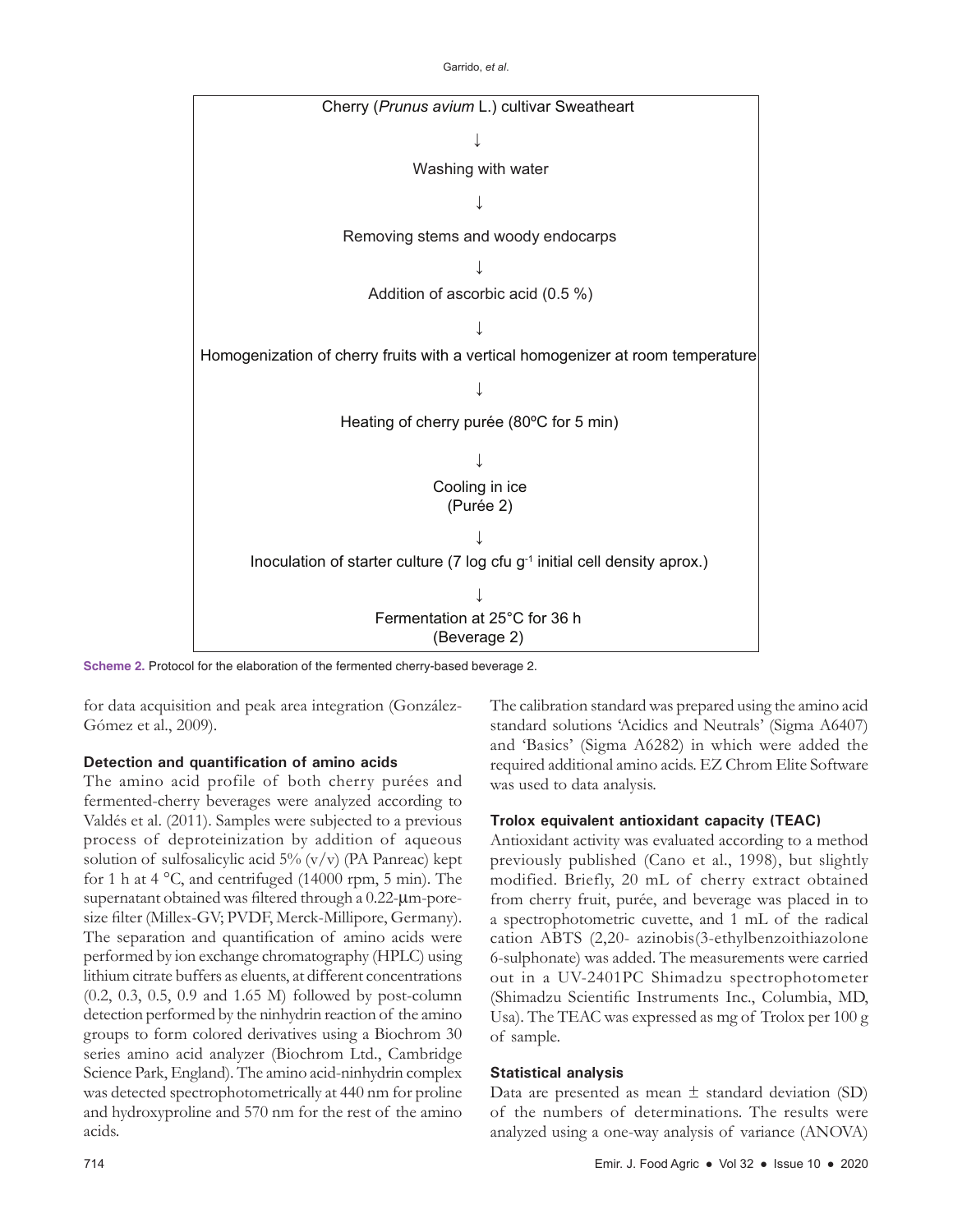followed by Tukey's multiple range test. The significance level was set at p<0.05. All analyses were performed using Statistical Package SPSS 17.0 version for Windows (SPSS Inc., Chicago, IL, USA).

# **RESULTS AND DISCUSSION**

Currently, a wide assortment of minimally processed fruits and vegetables has been developed to meet consumer's demands for 'easy' and convenient products, and to benefit from vegetable and fruit's healthy perception. For this reason, minimally processed products are one of the major growing sections in food retail establishments.

Lactic acid fermentation is an important biotechnology for maintaining and/or improving nutritional, sensory, safety and shelf-life properties of fruits and vegetables. Growth and viability of lactic acid bacteria, in particular *L. plantarum* and *L. pediococci*, has been frequently shown on plant materials where polyphenolic compounds are abundant (Di Cagno et al., 2011; Torres et al., 2020). In the present study, both *L. plantarum* and *P. pentosaceus* were tested for carrying out the lactic acid fermentation of cherry beverages. After incubation for 36 hours at 25 ºC, *L. plantarum* grew from 6.35*±*0.46 to of 9.83*±*0.13 log CFU ml-1, whereas *P. pentosaceus* grew from 6.83*±*0.63 to  $8.27\pm0.52$  log CFU ml<sup>-1</sup> of cell density. Based on these results, *L. Plantarum* was selected as the starter culture since it reached the stationary phase earlier and with higher concentration (data not shown) than *P. Pentosaceus.*

#### **Color evaluation**

Food color is governed by the biochemical, physical, chemical and microbial changes which occur during growth, maturation, postharvest handling and processing. Actually, it is worldwide assumed that visual appearance of foodstuffs influences consumer's sensory acceptance. Table 1 shows the instrumental color of cherry fruit, cherry purées as well as fermented-cherry beverages obtained following the two different protocols proposed for the elaboration of the fermented-cherry beverages (protocol 1 and protocol 2). Based on the CIELAB color system, the processing methods produced significant ( $p<0.05$ ) variations in the vast majority of the instrumental color parameters evaluated. The protocol 2 for the elaboration of the fermented-cherry beverage was more effective in terms of lightness (L\* ) since both purée and beverage 2 exhibited the highest values ( $p$ <0.05). In particular, the L\* value reached nearly a 2-fold increase in beverage 2 with respect to the fresh fruit. Related to parameter a\* , it was higher (p<0.05) in both purées (1 and 2), such a value being remarkably elevated in purée 2. The chromatic parameter  $b^*$  was noticeably ( $p$ <0.05) lower in fresh fruit than in processed-cherry products, reaching the highest value in fermented-cherry beverage 2. Yellowness-browning may be, at least partly, due to both enzymatic and non-enzymatic oxidation of phenolic compounds, particularly anthocyanins. This fact is extremely relevant since enzymatic browning is a major factor generating sensorial and functional quality loss in foodstuffs. In order to reduce/prevent this phenomenon, ascorbic acid was added to the elaboration of both fermented-cherry beverages. In fact, ascorbic acid has been the main Generally Recognized As Safe (GRAS) antioxidant used for prevention of browning and other oxidative reactions on fruit-based food products. The quantitative attribute of colorfulness, i.e., chroma  $(C^*)$ was also evaluated. It is well known that the higher the chroma value, the higher the color intensity of samples perceived by humans. According to this, purée 2 and beverage 2 exhibited the highest  $(p<0.05)$  color intensity. Hue angle (h) has also been largely used in the evaluation of color parameter in vegetables and fruits. We found significant ( $p$ <0.05) mean h values ranging from  $18.03^{\circ}$ (cherry fruit) to 51.39º (fermented-cherry beverage 2), this range corresponding with the reddish tone in the CIELAB system.

Based on these results, the variations in the color could be influenced by the step of the processing in which the ascorbic acid was added, i.e., after (protocol 1) or before (protocol 2) the homogenization and pasteurization processes. Since less change was detected in fermentedcherry beverage 2 and higher values of lightness and redness were found both in purée and beverage 2, we could assume, that the moment time of addition of ascorbic acid influenced the color attributes of the unprocessed and processed-cherry products.

**Table 1: Total color difference changes of fresh cherry fruit and cherry-processed products through lactic acid fermentation**

|              | L*(D65)                       | $a*(D65)$                     | $b*(D65)$                     | $C^*(D65)$                    | h(D65)                        |
|--------------|-------------------------------|-------------------------------|-------------------------------|-------------------------------|-------------------------------|
| Fresh cherry | $25.16 \pm 0.34$ <sup>e</sup> | $22.99 + 0.95$ <sup>c</sup>   | $7.49 \pm 0.56$ <sup>e</sup>  | $24.18 \pm 1.07$ <sup>d</sup> | $18.03 \pm 0.56$ <sup>e</sup> |
| Purée 1      | $30.26 \pm 1.35$ <sup>d</sup> | $26.71 \pm 0.95^{\circ}$      | $12.90 + 0.58$ <sup>d</sup>   | $29.67 \pm 1.06^{\circ}$      | $25.78 + 0.62$                |
| Beverage 1   | $32.31 \pm 0.53$ °            | $18.86 \pm 0.31$ <sup>d</sup> | $15.04 \pm 0.50$ <sup>c</sup> | $24.12 \pm 0.55$ <sup>d</sup> | $38.56 + 0.53b$               |
| Purée 2      | $35.14 \pm 0.93^{\circ}$      | $41.95 + 1.17$ <sup>a</sup>   | $17.86 \pm 1.41$ <sup>b</sup> | $45.60 \pm 1.61$ <sup>a</sup> | $23.03 + 1.08$ <sup>d</sup>   |
| Beverage 2   | $48.34 + 0.91a$               | $21.27 \pm 0.46$ °            | $26.65 + 1.22$ <sup>a</sup>   | $34.09 \pm 1.24$ <sup>b</sup> | $51.39 + 0.67$ <sup>a</sup>   |

L': lightness; a': red±green; b': yellow±blue; C': chroma; h: hue angle. Different letters in the same row indicate significant differences (p<0.05). Data represent mean  $\pm$  SD of three samples run in triplicate.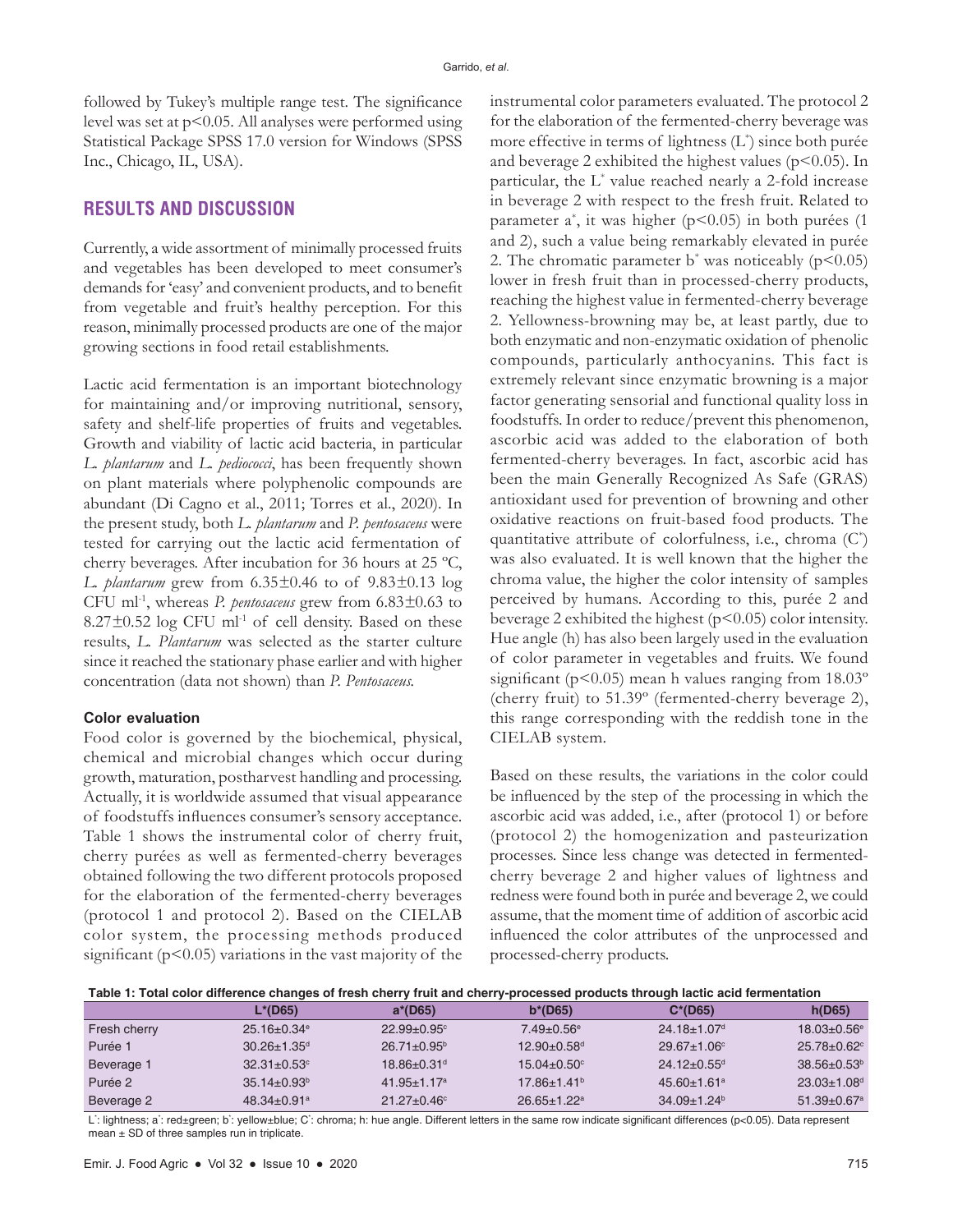#### **Analysis of phenolic compounds**

Among fruits, cherry is considered a major source of phenolic compounds, which are responsible for its sensory properties such as bitterness and astringency, as well as of its color. Moreover, these bioactive compounds have long-term human health benefits due to their wide range of biological properties including antiallergic, antioxidant, anticarcinogenic, antimitagenic, antimicrobial and antiinflamatory activities (Blando and Oomah, 2019; Faienza et al., 2020).

#### *Total polyphenols content*

As shows in Figure 1, Sweetheart cherries possess elevated amount of phenolics, around 400 mg gallic acid/100 g fresh fruit. This concentration is higher compared than that found in other sweet cherry varieties, such as Bing cherries, which possess 160-170 mg gallic acid/100 g fresh fruit (Chaoanalikit and Wrolstad, 2004). However, in both cherry purée 1 and purée 2 the phenol concentrations decreased significantly  $(p<0.05)$  with respect to cherry fresh fruit. These results are in accordance with other studies that have been reporting that phenolic degradation is one of the adverse effects of thermal pasteurization (Chen et al., 2013). In fact, this technique may cause

physical and chemical reactions affecting the phenolic composition, including the release of phenolic compounds from their bonded forms, the degradation of polyphenols and the breakdown and transformation of phenolics (Chen et al., 2013). Nevertheless, the subsequent add of lactic acid bacteria remarkably increased (*p<0.05*) the bioavailability of these compounds, the fermented-cherry beverage 1 (352.29±1.06) and 2 (371.67±13.91) showing similar to cherry fresh fruit value (394.58±8.61). It has been demonstrated that lactic fermentation processing alters the chemical nature and efficacy of phenolic constituents in foodstuffs (Kachouri et al., 2015). On the one hand, *L. plantarum* is one of the lactobacilli that metabolizes phenolic acids through decarboxylation and/or reduction activities. Further metabolic pathways identified in lactobacilli are based on: esterases which degrades methyl gallate, tannins, or phenolic acid esters and glycosyl hydrolases, which convert flavonoid glycosides to the corresponding aglycones (Torres et al., 2020). On the other hand, it has been described that lactic acid bacteria are involved in the production of volatile phenols (Fras et al., 2014). Consequently, the elevation of total phenolic compounds in the cherry-fermented beverages could be due to the bioconversion and/or



**Fig 1.** Total phenols content (mg acid gallic equivalent/100 g sample) found in fresh cherry, cherries, cherry purées and fermented-cherry beverages elaborated through two different lactic acid fermentation processes. Purée 1: cherry purée obtained following the protocol 1; Beverage 1: fermented-cherry beverage obtained following the protocol 1; Purée 2: cherry purée obtained following the protocol 2; Beverage 2: fermentedcherry beverage obtained following the protocol 2. Different letters in the same row indicate significant differences (p<0.05). Data are expressed as mean  $\pm$  SD of three samples run in triplicate.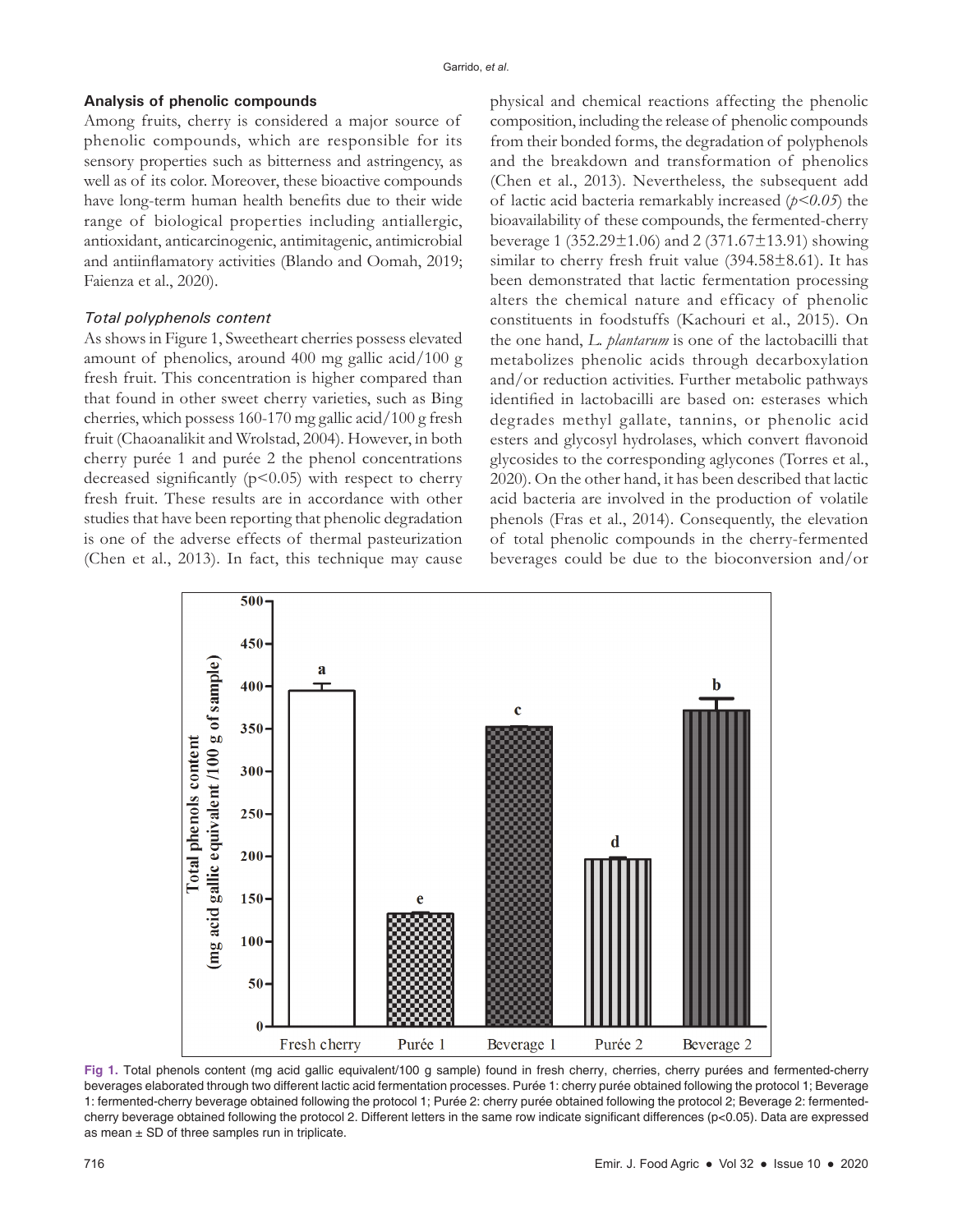increase of phenolic compounds during the fermentation processes.

It is important to highlight that both purée 2 and beverage 2 presented higher  $(p<0.05)$  phenols content that those obtained in both purée and cherry-beverage 1. It may suggest that the addition of ascorbic acid previous to the cherry homogenization process (protocol 2) partly prevented the reduction of total phenolic compounds observed in purée 1 and beverage 1 (protocol 1). Therefore, the addition of ascorbic before the homogenization may be a crucial factor to optimize the elaboration of the fermented-cherry beverage.

# *Anthocyanins content*

Red color in berries is due to the presence of anthocyanins, one of the principal groups of pigments in these fruits. Cherries are known to have anthocyanins as the leading phenolics, being cyanidin-3-O-glucoside and cyanidin-3-Orutinoside the most abundant types (González-Gómez et al., 2010). These compounds are largely responsible for the strong antioxidant activities that present both unprocessed and processed cherry fruit. The stability of anthocyanins and therefore, its potential as an antioxidant is closely related to the processing (Kouniaki et al., 2004; Patras et al., 2010). In fact, anthocyanin pigments are highly sensitive and readily degrade during the numerous processing and storage of foodstuffs, which can have a deep impact on color quality and may also affect nutritional composition.

Figure 2 exhibits the total anthocyanin concentration quantified in fresh cherry fruit, cherry purées and fermented-cherry beverages obtained with the protocols 1 and 2. The highest anthocyanin content was detected in fresh cherry fruit, these value being significantly (p<0.05) elevated with respect to those obtained in purée 1 (8.84±0.07) and purée 2 (8.96±0.17). In addition, no differences were detected between both purées, which could mean that the time for the addition of ascorbic acid did not influence the anthocyanin content. However, magnitude and duration of heating during pasteurization processes may cause a negative influence on anthocyanin stability since the levels of this pigment were reduced in both purées. At this respect, it has been reported that berries anthocyanin content is sensitive to thermal treatments (Patras et al., 2010). Moreover, several studies have described a logarithmic course of anthocyanin destruction with an arithmetic increase in temperature (Patras et al.,



**Fig 2.** Total anthocyanin content (mg acid chloride-cyanidin-3-glucoside/100 g sample) found in fresh cherry, cherry purées and fermentedcherry beverages elaborated through two different lactic acid fermentation processes. Purée 1: cherry purée obtained following the protocol 1; Beverage 1: fermented-cherry beverage obtained following the protocol 1; Purée 2: cherry purée obtained following the protocol 2; Beverage 2: fermented-cherry beverage obtained following the protocol 2. Different letters in the same row indicate significant differences (p<0.05). Data are expressed as mean  $\pm$  SD of three samples run in triplicate.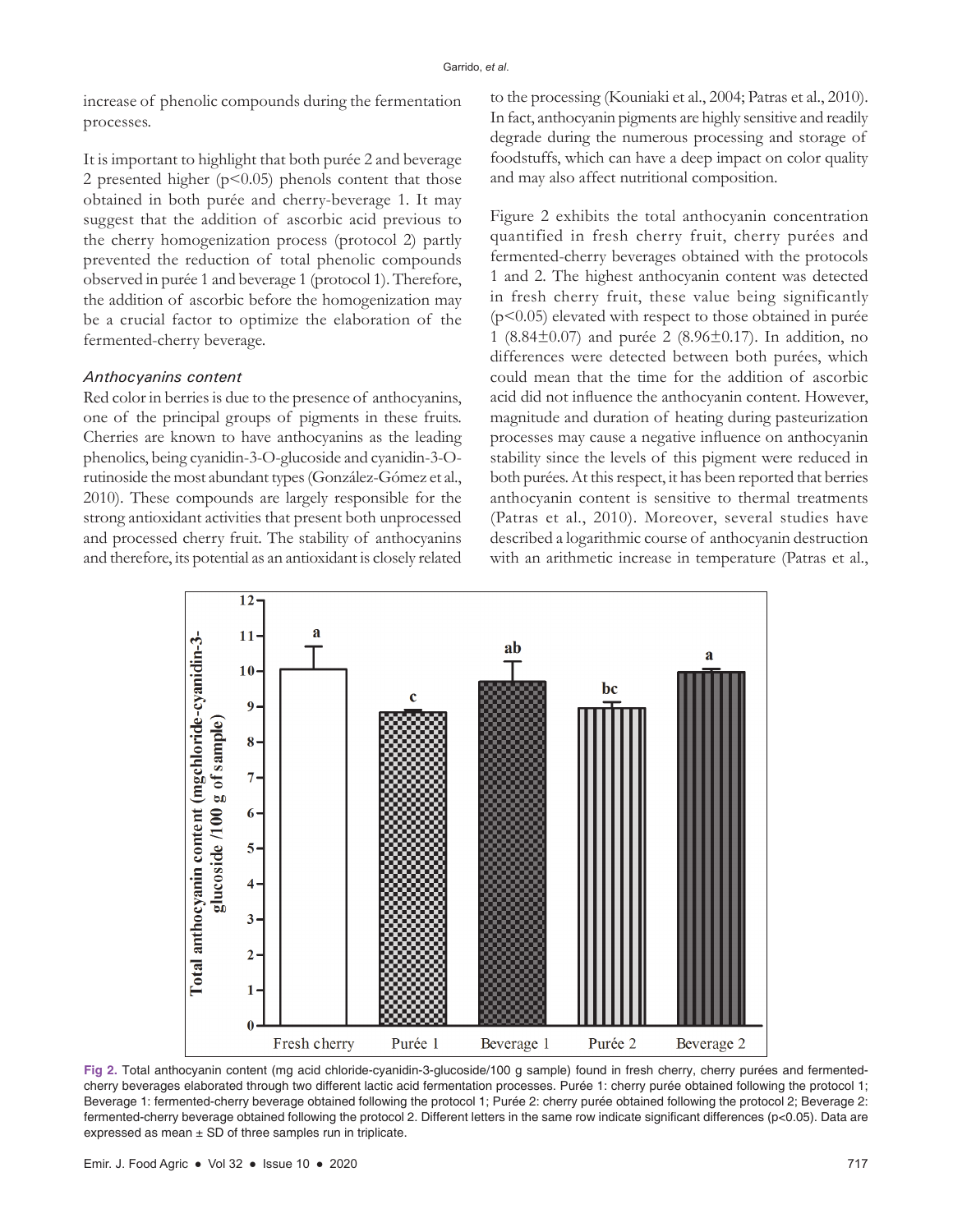2010). Nevertheless, it is worthy to highlight that the levels of this natural pigment detected in both fermented-cherry beverage 1 (9.70 $\pm$ 0.56) and beverage 2 (9.97 $\pm$ 0.09) were raised. It means that the lactic acid fermentation improved  $(p<0.05)$  the anthocyanin content with respect to those obtained in purées. At this respect, it has been reported that *Lactobacillus* had β-glucosidase activity and participates in the hydrolysis of plant β-glycosides (Ávila et al., 2009), which results in increased levels of their aglycone form (anthocyanidin). Therefore, the elevation on these pigments observed herein may be linked with the degradation and/ or bioconversion of complex molecules to simple ones due to the β-glucosidase activity. It is important to highlight that there were not statistical differences on this functional parameter between the fermented-cherry beverages and fresh fruit. Consequently, both fermentation protocols managed to maintain the anthocyanin content at the same concentration than that found in the raw matrix.

## **Detection and quantification of the indole serotonin**

Serotonin is a well-known physiologically active amine in the animal kingdom. It possesses hormonal, antioxidant, immunomodulatory and neuroactive biological properties (Pilowsky, 2018). In the last decade, it has also been found in a wide variety of plant species (Akula et al., 2011). Fruits, vegetables and seeds are the major matrices in which serotonin occur in abundance. Among fruits, sweet cherries, in particular, Jerte Valley cherries (Extremadura, Spain), contain high levels of this neurotransmitter (González-Gómez et al., 2009). Moreover, it has been demonstrated that a number of their health benefits are, at least in part, due to their serotonin content (Garrido et al., 2012; Rocha-Pimienta et al., 2019).

The results revealed that the processing of cherry fruit did not influence the serotonin content present in the different processed cherry products studied (Figure 3). Although no statistical differences were detected, the serotonin levels found in purée 2 and fermented-cherry beverage 2 were slightly elevated with respect to those obtained in purée and cherry-beverage 1, respectively. According to these results, the lactic acid fermentation processing was a suitable process for preserving the serotonin content. At this respect, it has been recently reported that the intake of the cherry-based fermented beverage elevates the circulatory serotonin levels in an *in vivo* model (Rocha-Pimienta et al., 2019). The conservation of serotonin is particularly relevant since it is the direct precursor of the



**Fig 3.** Serotonin levels (ng/100 g sample) found in fresh cherry, cherry purées and fermented-cherry beverages elaborated through two different lactic acid fermentation processes. Purée 1: cherry purée obtained following the protocol 1; Beverage 1: fermented-cherry beverage obtained following the protocol 1; Purée 2: cherry purée obtained following the protocol 2; Beverage 2: fermented-cherry beverage obtained following the protocol 2. Different letters in the same row indicate significant differences ( $p<0.05$ ). Data are expressed as mean  $\pm$  SD of three samples run in triplicate.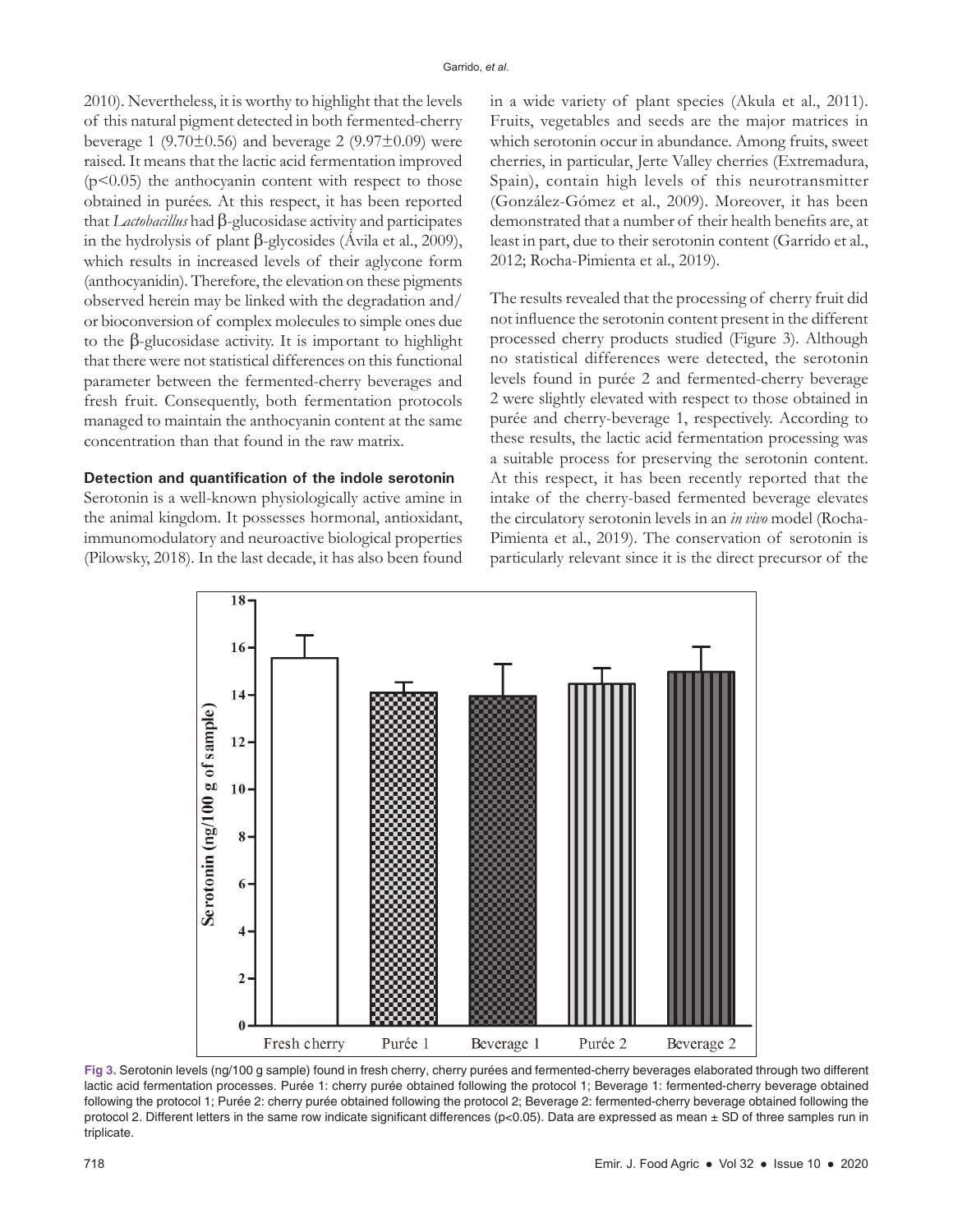indole melatonin, a neuroactive substance that provides a wide range of physiological benefits.

#### **Characterization of the amino acid profile**

Amino acids are biologically organic compounds that play essential roles both as intermediates in metabolism and as building blocks of proteins, acting as precursors for many coenzymes, hormones, nucleic acids, and other important molecules. They are present at relatively low levels in foodstuffs compared to other bioactive molecules; however, they represent an integral part of the foodstuffs nutritional value. It has long been known that the amino acid composition of fresh food is changed by both technological processing and storage and, therefore, it is crucial to evaluate the amino acid profile of the final product as a key element of its nutritional value (Hurrell and Finot, 1983).

Table 2 shows the amino acid composition of the cherry purées and fermented-cherry beverages studied. Forty amino acids composed the amino acid profile of the processedcherry products. Among them, essential (threonine, valine, methionine, isoleucine, leucine, phenylalanine, lysine,

**Table 2: Amino acid profile identified in cherry purées and fermented-cherry beverage obtained through two different lactic fermentation processes (protocol 1 and protocol 2)**

| <b>Amino acid</b>           | Purée 1 (mg/L)                | Purée 2 (mg/L)                | Beverage 1 (mg/L)             | Beverage 2 (mg/L)              |
|-----------------------------|-------------------------------|-------------------------------|-------------------------------|--------------------------------|
| Phenilserine                | 14.84±0.51 <sup>c</sup>       | 17.46±0.13 <sup>b</sup>       | 20.18±0.13 <sup>a</sup>       | 20.72±0.90 <sup>a</sup>        |
| <b>Taurine</b>              | 44.81±0.27 <sup>a</sup>       | 37.56±0.44 <sup>b</sup>       | $43.31 \pm 0.62$ <sup>a</sup> | 38.43±2.03 <sup>b</sup>        |
| Phenylethylamine            | $2.23 \pm 0.09$               | $2.60 \pm 0.60$               | $5.08 \pm 4.28$               | $3.26 \pm 0.34$                |
| Urea                        | $7.50 \pm 2.97$               | $6.18 \pm 2.21$               | 10.68±7.30                    | $9.81 \pm 4.37$                |
| Aspartic acid               | $39.83 \pm 1.41$ <sup>b</sup> | 43.69 $\pm$ 2.16 <sup>b</sup> | $52.33 \pm 1.03$ <sup>a</sup> | $51.80 \pm 1.41$ <sup>a</sup>  |
| Threonine                   | 22.01±0.34 <sup>a</sup>       | $21.30\pm0.00^{\text{a}}$     | 17.07±0.25 <sup>b</sup>       | 15.05±0.59°                    |
| Serine                      | 30.66±0.59 <sup>a</sup>       | 29.82±0.00 <sup>a</sup>       | 27.30±1.04 <sup>b</sup>       | 25.88±0.97 <sup>b</sup>        |
| Asparagine                  | 1643.40±0.00 <sup>b</sup>     | 1157.64±0.00 <sup>d</sup>     | 1734.48±0.00 <sup>a</sup>     | 1257.96±0.00°                  |
| Glutamic acid               | 204.33±0.00°                  | 157.29±0.00 <sup>d</sup>      | 382.20±0.00 <sup>a</sup>      | 298.41±0.00 <sup>b</sup>       |
| Sarcosine                   | 15.88±1.95 <sup>a</sup>       | 10.90±1.07 <sup>b</sup>       | 17.04±0.57 <sup>a</sup>       | 10.85±1.89 <sup>b</sup>        |
| Glycine                     | 13.61±0.90 <sup>a</sup>       | 4.500±0.74 <sup>b</sup>       | 14.17±0.21 <sup>a</sup>       | $4.65 \pm 0.95^{\text{b}}$     |
| Citrulline                  | 12.60±0.25°                   | 10.93±0.37°                   | $23.10 \pm 1.24$ <sup>a</sup> | 16.36±0.37 <sup>b</sup>        |
| Alanine                     | 15.75±0.00 <sup>a</sup>       | 16.77±0.06 <sup>a</sup>       | 13.17±0.13 <sup>b</sup>       | 10.54±0.19 <sup>c</sup>        |
| $\alpha$ -aminobutyric acid | $2.16 \pm 0.00$ bc            | $2.00 \pm 0.07$ <sup>c</sup>  | $3.29 \pm 0.00$ <sup>a</sup>  | $2.67 \pm 0.00$ <sup>ab</sup>  |
| Valine                      | $28.8 \pm 0.08$ <sup>a</sup>  | 22.05±0.25°                   | 25.09±0.25 <sup>b</sup>       | 15.85±0.41 <sup>d</sup>        |
| Cystine                     | $0.60 \pm 0.00$               | $0.18 + 0.26$                 | $0.60 \pm 0.00$               | $0.36 \pm 0.00$                |
| Methionine                  | $1.49 \pm 0.00$ <sup>a</sup>  | $1.11 \pm 0.11$ <sup>a</sup>  | 0.00 <sup>b</sup>             | 0.00 <sup>b</sup>              |
| Cystathionine               | 0.00                          | 0.00                          | 0.00                          | 0.00                           |
| Isoleucine                  | $6.23 \pm 0.09$ <sup>a</sup>  | $6.87 \pm 0.09$ <sup>a</sup>  | $2.35 \pm 0.0^{\text{b}}$     | $1.37 \pm 0.09^{\text{b}}$     |
| Leucine                     | $6.94 \pm 0.00$ <sup>a</sup>  | $6.87 \pm 0.09$ <sup>a</sup>  | $2.62 \pm 0.37$ <sup>b</sup>  | $0.85 \pm 0.09^{\text{b}}$     |
| <b>Tyrosine</b>             | 11.22±0.26 <sup>b</sup>       | 14.02±0.13 <sup>a</sup>       | 14.02±2.43 <sup>ab</sup>      | 14.75±0.64 <sup>a</sup>        |
| $\beta$ -alanine            | $9.16 \pm 0.25$ <sup>a</sup>  | $3.56 \pm 0.00^{\text{b}}$    | $9.79 \pm 1.38$ <sup>a</sup>  | $3.60 \pm 0.06^{\text{b}}$     |
| Phenylalanine               | $3.54 \pm 0.12$ <sup>a</sup>  | $3.46 \pm 0.23$ <sup>ab</sup> | $2.14 \pm 0.23$ <sup>b</sup>  | $0.74 \pm 0.12$                |
| $\beta$ - aminobutyric acid | $0.15 \pm 0.22$ <sup>a</sup>  | 0.00 <sup>b</sup>             | $0.15 \pm 0.22$ <sup>a</sup>  | 0.00 <sup>b</sup>              |
| Homocysteine                | $27.33 \pm 0.10^a$            | $16.20\pm0.19^{b}$            | $25.65 \pm 0.19^a$            | 15.99±0.48 <sup>b</sup>        |
| γ-aminobutyric acid         | $5.56 \pm 0.00$               | $5.51 \pm 0.66$               | $5.45 \pm 0.00$               | $5.87 \pm 0.15$                |
| Ethanolamine                | 0.00                          | 0.00                          | 0.00                          | 0.00                           |
| Methylmalonic acid          | 0.00                          | 0.00                          | 0.00                          | 0.00                           |
| Hydroxilysine               | $1.62 \pm 0.00$ <sup>a</sup>  | 0.00 <sup>b</sup>             | 0.00 <sup>b</sup>             | 0.00 <sup>b</sup>              |
| Ornithine                   | $1.45 \pm 0.19$               | $1.45 \pm 0.00$               | $1.84 \pm 0.37$               | $1.51 \pm 0.09$                |
| Lysine                      | $1.45 \pm 0.19$ <sup>c</sup>  | $8.61 \pm 0.00$ <sup>a</sup>  | 7.66±0.10 <sup>a</sup>        | $4.74 \pm 0.10^{b}$            |
| 1-methylhistidine           | $8.24 \pm 0.10^{\text{a}}$    | $2.36 \pm 0.00^{\text{b}}$    | $2.45 \pm 0.12^{b}$           | $2.19 \pm 0.24$ <sup>b</sup>   |
| Histidine                   | $2.70 \pm 0.00$ <sup>c</sup>  | $9.99 \pm 0.11^b$             | 15.42±0.33 <sup>a</sup>       | 10.15±0.33 <sup>b</sup>        |
| Tryptophan                  | 14.95±0.11 <sup>a</sup>       | $8.87 \pm 0.14$ <sup>c</sup>  | 10.09±0.43 <sup>b</sup>       | $8.87 \pm 0.43$ bc             |
| 3-methylhistidine           | $2.03 \pm 0.00$               | $1.94 \pm 0.12$               | $2.02 \pm 0.00$               | $1.94 \pm 0.12$                |
| Anserine                    | 0.00                          | 0.00                          | 0.00                          | 0.00                           |
| Carnosine                   | 0.00                          | 0.00                          | 0.00                          | 0.00                           |
| Arginine                    | $5.74 \pm 0.00^{\text{b}}$    | $5.48 \pm 0.12^{b}$           | $6.69 \pm 0.12$ <sup>a</sup>  | $5.39 \pm 0.25^{\,\mathrm{b}}$ |
| Hydroxyproline              | $0.917 \pm 1.30$ ab           | 0.00 <sup>b</sup>             | $1.37 \pm 1.95$ <sup>a</sup>  | 0.00 <sup>b</sup>              |
| Proline                     | 349.31±0.24 <sup>a</sup>      | 114.59±0.24 <sup>b</sup>      | 340.17±0.81 <sup>a</sup>      | 118.96±0.57 <sup>b</sup>       |
| <b>TAAC</b>                 | 2559.03                       | 1751.76                       | 2838.97                       | 1979.52                        |

TAAC: total amino acid content. Different letters in the same row indicate significant difference (p<0.05). All the data are mean ± SD of three samples run in triplicate.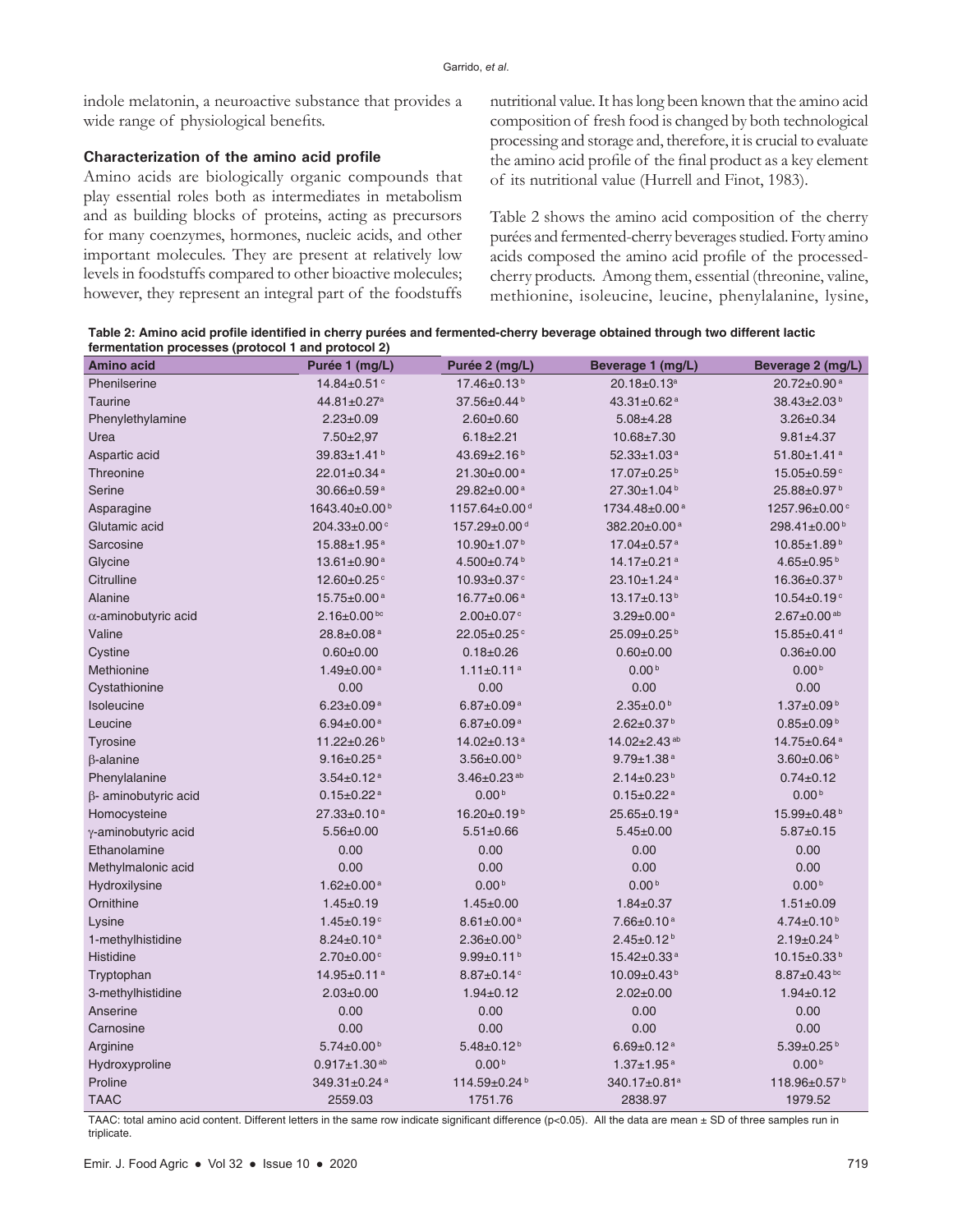histidine, tryptophan, arginine) and non-essential (serine, asparagine, glycine, alanine, cystine, tyrosine, proline) amino acids were detected and quantified. In general terms, values obtained in both varieties of amino acids followed the same trend, since levels in purées were higher than those found in fermented-cherry beverages. These reductions may be influenced by the lactic acid fermentation processes. Thus, this processing could promote either the conversion of primary molecules to other simple compounds or the inclusion of these molecules within complex structures that were not possible to detect by the method utilized.

It is worthy to focus on the amino acid tryptophan since it is involved in an extensive spectrum of physiological functions acting as a direct molecule or through its conversion in serotonin and, subsequently, in melatonin. Based on our results, among the four cherry-processed products characterized, the highest  $(p<0.05)$  content of the essential amino acid tryptophan was detected in the cherry purée 1 (14.95±0.11), whereas the lowest levels were found both in purée 2 (8.87±0.14) and fermentedcherry beverage  $2(8.87\pm0.43)$ . Additionally, there were no statistical differences between fermented-cherry beverages 1 (10.09 $\pm$ 0.43) and cherry beverage 2 (8.87 $\pm$ 0.43).

Related to the total amino acid content (TAAC), the protocol 1 was more effective in terms of preservation and/or extraction of the amino acids than the protocol 2 (Table 2).



**Fig 4.** Total antioxidant activity (mg Trolox/100 g sample) found in fresh cherry, cherry purées and fermented-cherry beverages elaborated through two different lactic acid fermentation processes. Purée 1: cherry purée obtained following the protocol 1; Beverage 1: fermentedcherry beverage obtained following the protocol 1; Purée 2: cherry purée obtained following the protocol 2; Beverage 2: fermented-cherry beverage obtained following the protocol 2. Different letters in the same row indicate significant differences (p<0.05). Data are expressed as mean  $\pm$  SD of three samples run in triplicate.

#### **Trolox equivalent antioxidant capacity (TEAC)**

A large variety of bioanalytical methods for evaluation of antioxidant capacity of fruits and fruit-derived products, as well as fresh and processed vegetables has been proposed. These bioanalytical assays differ from each other in terms of oxidant and target species, reaction mechanisms, reaction conditions and expression form of results. Also, TEAC is dependent on a multitude of factors such as technological, agronomic or varietals factors (Coyago-Cruz et al., 2017; Sass-Kiss et al., 2010).

For many years, fermentation has been used as an important biotechnology for maintaining and improving foodstuffs properties. It has been reported that the use of starter microorganisms guaranteed the agreeable nutritional and sensory properties of fermented fruits and vegetables (Di Cagno et al., 2009; Yang et al., 2018).

Figure 4 shows that the TEAC detected in both fermentedcherry beverages is higher than that obtained in their corresponding purées, although these differences were not significant. The greatest TEAC was found in the fermented-cherry beverage 2, this augmentation being significant ( $p<0.05$ ) with respect to purée 1 (32.92 $\pm$ 0.25) and fresh fruit  $(29.06 \pm 1.46)$ , in which the lowest concentration of antioxidants was detected. Therefore, the TEAC of fresh cherry fruit was improved by the lactic fermentation process. Similar results were obtained by Di Cagno and colleagues, since they found the highest level of antioxidants in a fermented-cherry product compared to a cherry-purée (cherry puree added of  $(10\%, v/v)$ ) stem infusion) before processing (Di Cagno et al., 2011). Likewise, other authors reported that leek fermented with lactic acid bacteria showed a higher antioxidant capacity than the fresh vegetable and was preferred by consumers (Wouters et al., 2013). Nevertheless, our results could be explained by a greater availability of antioxidant compounds or a rupture of complex molecules into simpler compounds. In this regard, several authors have reported an increase in the concentration of free phenolic compounds and antioxidant activity improvement in processed fruit and plant extracts by biotransformation (Macedo et al., 2011; Madeira et al., 2014). In this sense, it has been recently observed that the consumption of a cherry-based fermented beverage increases the total antioxidant capacity *in vivo* (Rocha-Pimienta et al., 2019).

# **CONCLUSION**

The lactic fermentation of sweet cherries by *L. plantarum* as a starter culture would represent a novel technology option to completely exploit the potential of sweet cherries, in particular, Jerte Valley cherries, a fruit naturally rich in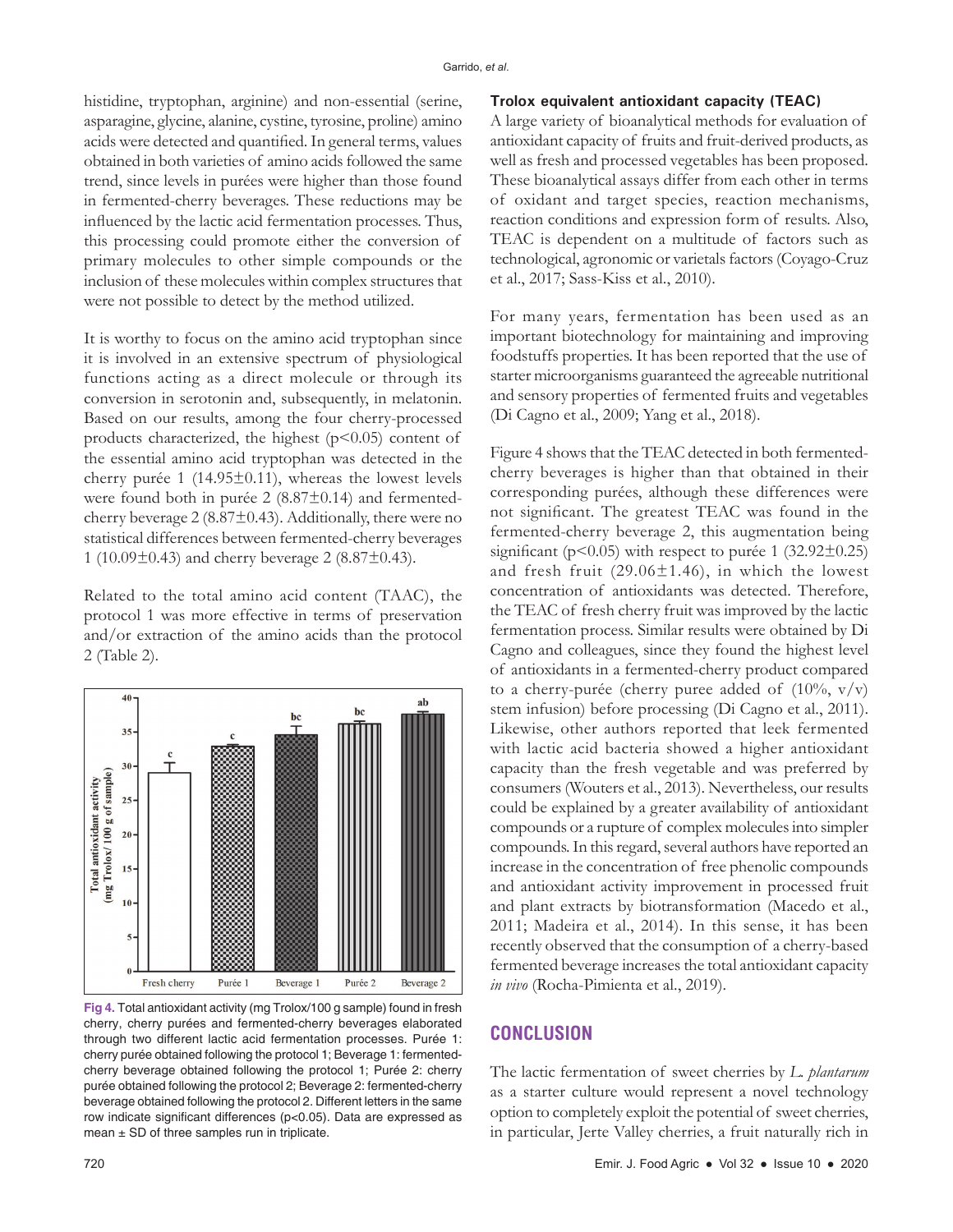phytochemicals with *in vivo* healthy benefits. Moreover, the nutritional and functional properties of the cherryfermented beverages reveal their potential as prebiotic and probiotic supplements.

# **ACKNOWLEDGEMENTS**

This work has been financed by European Regional Development Funds (ERDF) (GR15141). M. Garrido holds a research fellowship from Junta de Extremadura (ref. TA18029).

#### **Authors' contributions**

MG: data management and analysis, drafting of the manuscript. MEB: data acquisition, management and analysis. DM: data acquisition and management. JDA: study concept, study design, data analysis and review of the manuscript for important intellectual content.

## **REFERENCES**

- Akula, R., P. Giridhar and G. A. Ravishankar. 2011. Phytoserotonin: A review. Plant Signal. Behav. 6: 800-809.
- Ávila, M., M. Hidalgo, C. Sánchez-Moreno, C. Pelaez, T. Requena and S. de Pascual-Teresa. 2009. Bioconversion of anthocyanin glycosides by *Bifidobacteria* and *Lactobacillus*. Food Res. Int. 42: 1453-1461.
- Bernalte, M. J., M. T. Hernández, M. C. Vidal-Aragón and E. Sabio. 1999. Physical, chemical, flavor and sensory characteristics of two sweet cherry varieties grown in "Valle del Jerte". J. Food Qual. 22: 403-416.
- Blando, F. and B. D. Oomah. 2019. Sweet and sour cherries: Origin, distribution, nutritional composition and health benefits. Trends Food Sci. Technol. 86: 517-529.
- Cano, A., J. Hernández-Ruíz, F. García-Cánovas, M. Acosta and M. B. Arnao. 1998. An end-point method for estimation of the total antioxidant activity in plant material. Phytochem. Anal. 9: 196-202.
- Chaovanalikit, A. and R. E. Wrolstad. 2004. Total anthocyanins and total phenolics of fresh and processed cherries and their antioxidant properties. J. Food Sci. 69: FCT67-FCT72.
- Chen, Y., L. J. Yu and H. P. V. Rupasinghe. 2013. Effect of thermal and non-thermal pasteurisation on the microbial inactivation and phenolic degradation in fruit juice: A mini-review. J. Sci. Food Agric. 93: 981-986.
- Coyago-Cruz, E., M. Corell, A. Moriana, D. Hernanz, C. M. Stinco and A. J. Meléndez-Martínez. 2017. Effect of the fruit position on the cluster on fruit quality, carotenoids, phenolics and sugars in cherry tomatoes (*Solanum lycopersicum* L.). Food Res. Int. 100: 804-813.
- Cubero, J., F. Toribio, M. Garrido, M. T. Hernández, J. Maynar, C. Barriga and A. B. Rodríguez. 2010. Assays of the amino acid tryptophan in cherries by HPLC-Fluorescence. Food Anal. Methods. 3: 36-39.
- Delgado, J., M. P. Terrón, M. Garrido, C. Barriga, S. D. Paredes, J. Espino and A. B. Rodríguez. 2012. Systemic inflammatory load in young and old ringdoves is modulated by consumption of a Jerte Valley cherry-based product. J. Med. Food. 15: 707-712.
- Di Cagno, R., R. F. Surico, G. Minervini, C. G. Rizzello, R. Lovino, M. Servili, A. Taticchi, S. Urbani and M. Gobbetti. 2011. Exploitation of sweet cherry (*Prunus avium* L.) puree added of stem infusion through fermentation by selected autochthonous lactic acid bacteria. Food Microbiol. 28: 900-909.
- Di Cagno, R., R. F. Surico, A. Paradiso, M. De Angelis, J. C. Salmon, S. Buchin, L. De Gara and M. Gobbetti. 2009. Effect of autochthonous lactic acid bacteria starters on health-promoting and sensory properties of tomato juices. Int. J. Food Microbiol. 128: 473-483.
- Espino, J., I. Bejarano, S. D. Paredes, C. Barriga, A. B. Rodríguez and J. A. Pariente. 2011. Protective effect of melatonin against human leukocyte apoptosis induced by intracellular calcium overload: Relation with its antioxidant actions. J. Pineal Res. 51: 195-206.
- Faienza, M. F., F. Corbo, A. Carocci, A. Catalano, M. L. Clodoveo, M. Grano, D. Q. H. Wang, G. D'Amato, M. Muraglia, C. Franchini, G. Brunetti and P. Portincasa. 2020. Novel insights in health-promoting properties of sweet cherries. J. Funct. Foods. 69: 103945.
- Fras, P., F. M. Campos, T. Hogg and J. A. Couto. 2014. Production of volatile phenols by *Lactobacillus plantarum* in wine conditions. Biotechnol. Lett. 36: 281-285.
- Garrido, M., J. Espino, D. González-Gómez, M. Lozano, C. Barriga, S. D. Paredes and A. B. Rodríguez. 2012. The consumption of a Jerte Valley cherry product in humans enhances mood, and increases 5-hydroxyindoleacetic acid but reduces cortisol levels in urine. Exp. Gerontol. 47: 573-580.
- González-Gómez, D., M. Lozano, M. F. Fernández-León, M. C. Ayuso, M. J. Bernalte and A. B. Rodríguez. 2009. Detection and quantification of melatonin and serotonin in eight Sweet Cherry cultivars (*Prunus avium* L.). Eur. Food Res. Technol. 229: 223-229.
- González-Gómez, D., M. Lozano, M.F. Fernández-León, M. J. Bernalte, M. C. Ayuso, and A. B. Rodríguez. 2010. Sweet cherry phytochemicals: Identification and characterization by HPLC-DAD/ESI-MS in six sweet-cherry cultivars grown in Valle del Jerte (Spain). J. Food Compos. Anal. 23: 533-539.
- Hugo, P. C., J. Gil-Chávez, R. R. Sotelo-Mundo, J. Namiesnik, S. Gorinstein and G. A. González-Aguilar. 2012. Antioxidant interactions between major phenolic compounds found in "Ataulfo" mango pulp: Chlorogenic, gallic, protocatechuic and vanillic acids. Molecules. 17: 12657-12664.
- Hurrell, R. F. and P. A. Finot. 1983. Food processing and storage as a determinant of protein and amino acid availability. In: Experientia Supplementum. Vol. 44. Springer, Berlin, Germany, pp. 135-156.
- Kachouri, F., H. Ksontini, M. Kraiem, K. Setti, M. Mechmeche and M. Hamdi. 2015. Involvement of antioxidant activity of *Lactobacillus plantarum* on functional properties of olive phenolic compounds. J. Food Sci. Technol. 52: 7924-7933.
- Kouniaki, S., P. Kajda and I. Zabetakis. 2004. The effect of high hydrostatic pressure on anthocyanins and ascorbic acid in blackcurrants(*Ribes nigrum*). Flavour Frag. J. 19: 281-286.
- Liao, X. Y., L. Q. Guo, Z. W. Ye, L. Y. Qiu, F. W. Gu and J. F. Lin. 2016. Use of autochthonous lactic acid bacteria starters to ferment mango juice for promoting its probiotic roles. Prep. Biochem. Biotech. 46: 399-405.
- Lima, V. L. A., E. A. Mélo, M. I. S. Maciel, F. G. Prazeres, R. S. Musser and D. E. S. Lima. 2005. Total phenolic and carotenoid contents in acerola genotypes harvested at three ripening stages. Food Chem. 90: 565-568.
- Linnewiel-Hermoni, K., M. Khanin, M. Danilenko, G. Zango, Y. Amosi, J. Levy, J. and Y. Sharoni. 2015. The anti-cancer effects of carotenoids and other phytonutrients resides in their combined